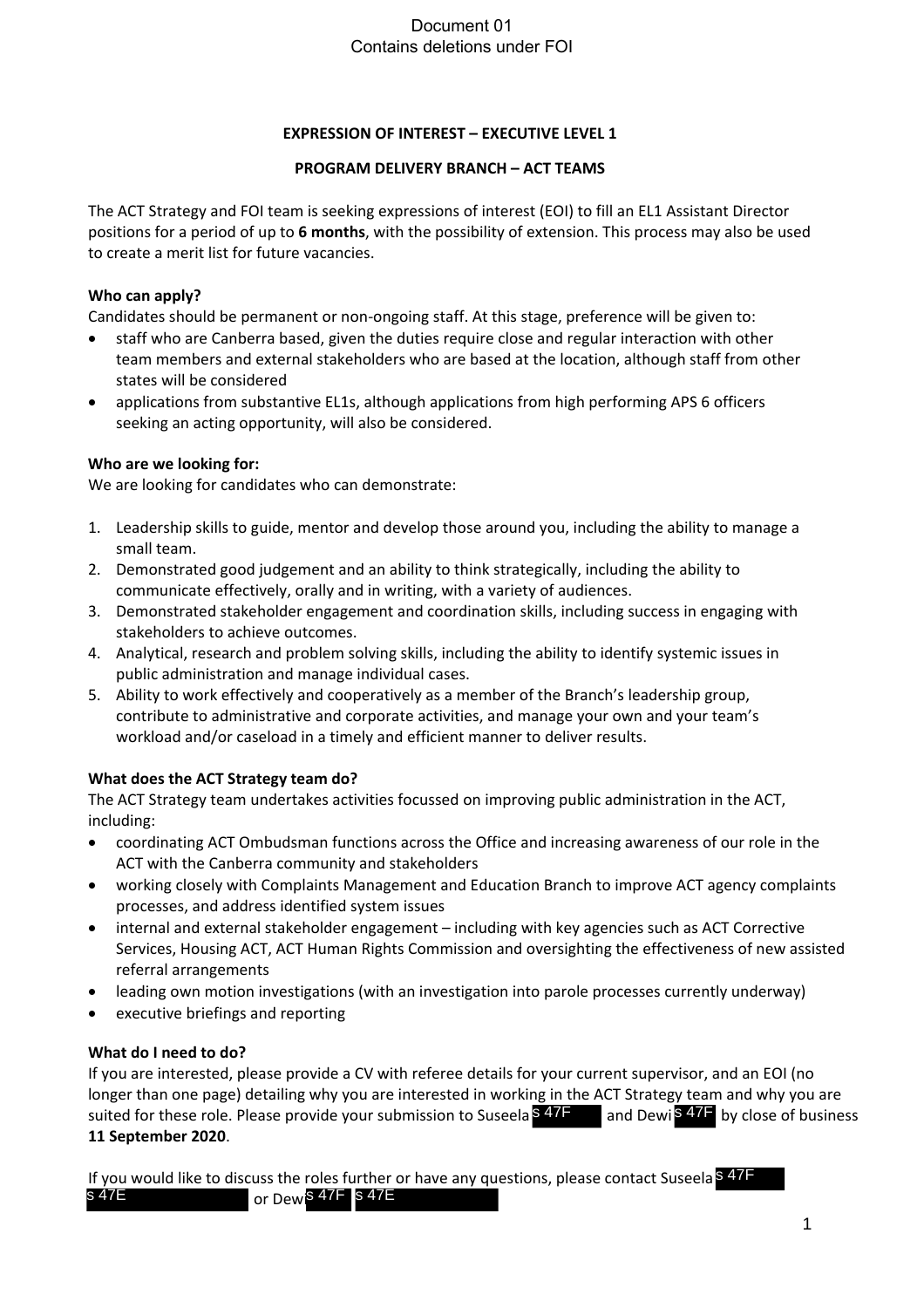## Document 02 Contains deletions under FOI



# **Job Profile**

| Local Title:     | Complaints Officer in CMEB (all teams)                                 |
|------------------|------------------------------------------------------------------------|
| Classification:  | APS Level 5                                                            |
| Job Type:        | To fill vacancies for ongoing staff at level and/or for higher duties. |
| Location:        | Brisbane, Adelaide, Melbourne, Canberra, Sydney                        |
| Branch:          | <b>Complaints Management and Education</b>                             |
| Team:            | Investigations                                                         |
| Contact Officer: | s 47E<br>Hamish <sup>S 47</sup>                                        |

#### **Overview**

CMEB assesses and impartially resolves complaints received by the Office of the Commonwealth Ombudsman about Commonwealth or ACT agencies.

To be successful in this position you will draw on your experience considering sensitive and complex circumstances in a regulatory decision making context. You will also draw on your experience dealing directly with clients and/or complainants using a wide range of communications channels.

The role includes:

- dealing with members of the public over the phone and in writing regarding complex and sensitive matters. This includes members of the public who present to our office with vulnerabilities.
- utilising IT systems and your research skills to assess complex complaints to make decisions, and/or recommendations on how to resolve a complaint.
- utilising caseload management strategies to proactively manage your complaint workload.

# **Duties**

Duties are to be performed under broad direction from Managers or Team Leaders, and in accordance with the APS Code of Conduct, upholding the APS Values and upholding the office values of independence, impartiality, integrity, accessibility and professionalism. In doing this you will support the office through: